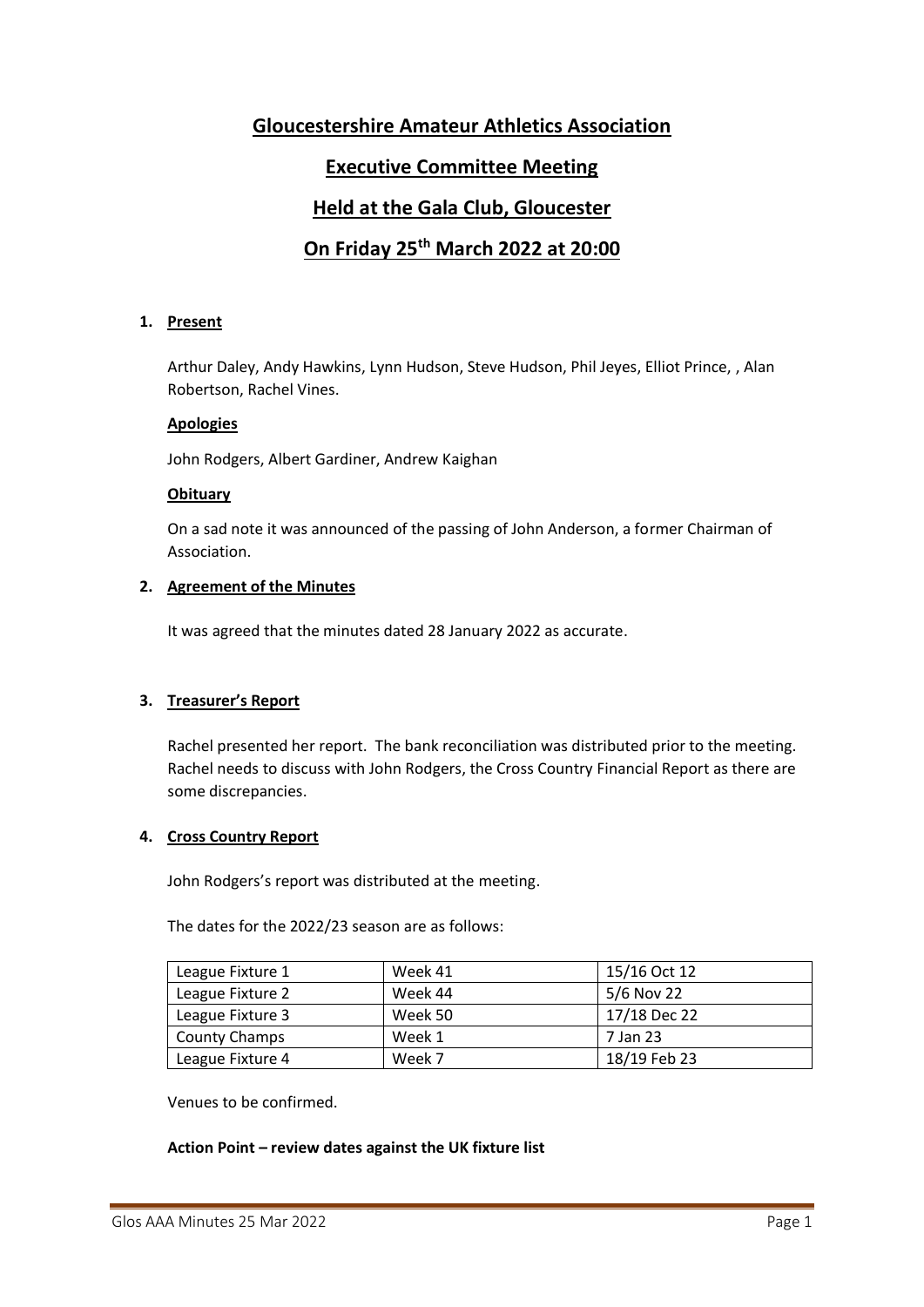It was agreed that the junior categories run with boys and girls together to both speed up the day and provide viable fields for competition.

The final fixture at Old Down Country was challenging as there were several requests from the event organiser at the venue culminating in the charging of an entry fee to non-runners which had not previously been disclosed when we asked what the entry process was to be on the day.

As in other spheres of the sport, clubs are becoming a lot more reluctant to support the events in terms of offering venues and committing to marshalling and setting out routes. This has untimely led to venues becoming harder to find.

## **5. Inter Counties Cross Country Report**

Team management was shared by Amber Watson, Phil Lucker and Arthur Daley. Amber had to withdraw in the week before because of ill health. Phil took up most of the slack, so we are very grateful to him.

Phil and Arthur have had other offers to help team manage next year so we can improve the delegation and sharing of roles.

## **6. County Track and Field Championships 2022**

This year's financial report was distributed at the meeting.

Parts 1 and 2 are April 30<sup>th</sup> and May 15<sup>th</sup> respectively. Dates have been booked by Elliot Prince. Both dates to be held at Prince of Wales Stadium Cheltenham. At the moment we do not have enough officials. If we do not have enough officials to safely promote events some may have to be cancelled.

Part 3 to be held at Blackbridge on either Fri 17 June or Fri 24<sup>th</sup> June with possibly at least one steeple chase (U20W).

Herefordshire U17 and upwards are taking part in the championships. We will retain entry fees and they will award their own medals. There may need to be some arrangements to ensure that neither county have athletes missing out on finals if we have them.

#### **7. South West Road Running Championships**

Venue TBC

Team Manager position vacant.

#### **Action Point – Advertise for Team Manager position.**

If we cannot get a team manager then we do not send a team.